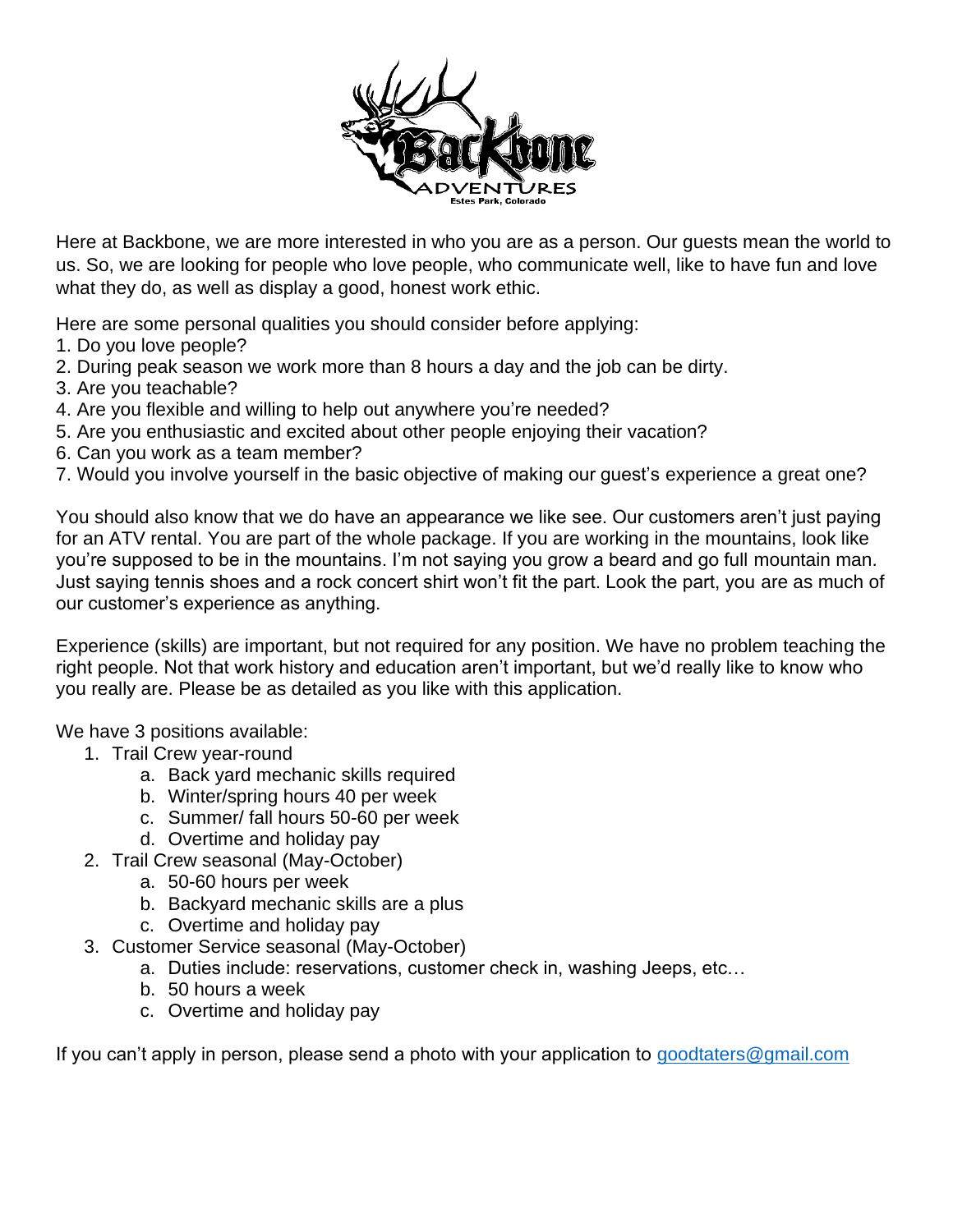## **Job Application**

|                                       | IF NOT FROM THE USA, WHAT COUNTRY?_______________________________(please be aware that<br>you must obtain a J-1 Work VISA, unfortunately, we do not offer any assistance in this process) |  |
|---------------------------------------|-------------------------------------------------------------------------------------------------------------------------------------------------------------------------------------------|--|
|                                       | WEIGHT (optional)_______________HEIGHT(optional)_________________NOTE ANY PHYSICAL                                                                                                        |  |
|                                       | NOTE ANY SIGNIFICANT ILLNESS DURING THE PAST 2 YEARS MALLET AND THE PAST 2 YEARS                                                                                                          |  |
|                                       | HOW DID YOU FIND OUT ABOUT BACKBONE ADVENTURES? ________________________________                                                                                                          |  |
|                                       |                                                                                                                                                                                           |  |
| POSITION APPLYING FOR                 |                                                                                                                                                                                           |  |
|                                       |                                                                                                                                                                                           |  |
|                                       |                                                                                                                                                                                           |  |
|                                       | WHEN NEEDED, ARE YOU WILLING TO HELP IN OTHER AREAS? ____________                                                                                                                         |  |
|                                       | PLEASE LIST YOUR EXPERIENCE IN THE FOLLOWING AREAS:                                                                                                                                       |  |
| 1.ATV, DIRT BIKE, UTV RIDING, JEEPING |                                                                                                                                                                                           |  |
| 2. AUTO OR ATV MECHANICS              |                                                                                                                                                                                           |  |
| <b>3.CUSTOMER SERVICE</b>             |                                                                                                                                                                                           |  |
|                                       | 4. EXPERIENCE OR SKILLS YOU FEEL MIGHT BE AN ASSET TO BACKBONE                                                                                                                            |  |

\_\_\_\_\_\_\_\_\_\_\_\_\_\_\_\_\_\_\_\_\_\_\_\_\_\_\_\_\_\_\_\_\_\_\_\_\_\_\_\_\_\_\_\_\_\_\_\_\_\_\_\_\_\_\_\_\_\_\_\_\_\_\_\_\_\_\_\_\_